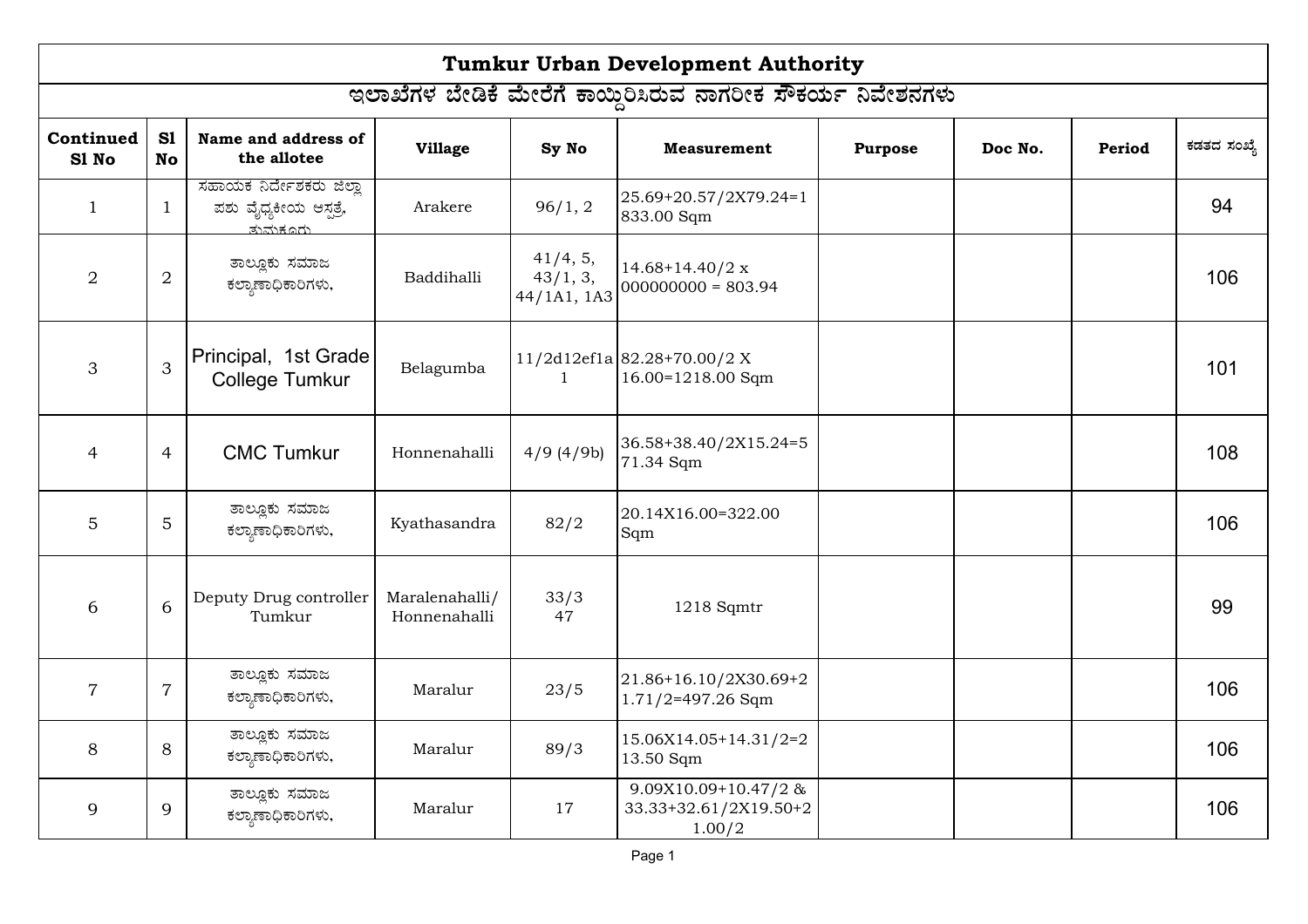| Continued<br>S1 No | S1<br><b>No</b> | Name and address of<br>the allotee                             | <b>Village</b> | Sy No                                                               | <b>Measurement</b>                  | <b>Purpose</b> | Doc No. | Period | ಕಡತದ ಸಂಖ್ಯೆ |
|--------------------|-----------------|----------------------------------------------------------------|----------------|---------------------------------------------------------------------|-------------------------------------|----------------|---------|--------|-------------|
| 10                 | 10              | Nirmithi kendra,<br>Tumkur                                     | Sathyamangala  | 220/2, 3, 4<br>$231/1$ to 7,<br>235/1a1, 2a1, =517 Sqm<br>2a2, 2a3, |                                     |                |         |        | 93          |
| 11                 | 11              | ಮುಖ್ಯ ಗ್ರಂಥಾಲಯಾಧಿಕಾರಿ<br>(ಪ್ರ) ನಗರ ಕೇಂದ್ರ<br>ಗ್ಗಂಥಾಲಯ, ತುಮಕೂರು | Shettihalli    | 56/2                                                                | 870 Sqmtr                           |                |         |        | 102         |
| 12                 | 12              | ಮುಖ್ಯ ಗ್ರಂಥಾಲಯಾಧಿಕಾರಿ<br>(ಪ್ರ) ನಗರ ಕೇಂದ್ರ<br>ಗ್ರಂಥಾಲಯ, ತುಮಕೂರು | Tumkur Kasaba  | 199/2a1c                                                            | 63 X 70                             |                |         |        | 102         |
| 13                 | 13              | EPF organisation                                               | Tumkur Kasaba  | 181/1 <sub>b</sub>                                                  | 60 X 139+159/2 = 8940<br>Sqm        |                |         |        | 104         |
| 14                 | 14              | HM GHPS Yellapura                                              | Yellapura      | 24, 28                                                              | 71.00+85.20/2X35.00=2<br>733.50 Sqm |                |         |        | 98          |
|                    |                 |                                                                |                |                                                                     | ಖಾಲಿ ಇರುವ ನಾಗರೀಕ ಸೌಕರ್ಯ ನಿವೇಶನಗಳು   |                |         |        |             |
| 15                 | $\mathbf{1}$    | ಖಾಲಿ                                                           | Annenahalli    | 92/10                                                               | 622.2 (2 Sites)                     |                |         |        |             |
| 16                 | $\overline{2}$  | ಖಾಲಿ                                                           | Annenahalli    | 9/6                                                                 | 22.16 X9.14=202.50 Sqm              |                |         |        |             |
| 17                 | 3               | ಖಾಲಿ                                                           | Annenahalli    | 46/5                                                                | 18.80 X 24.40=458.72<br>Sqm         |                |         |        |             |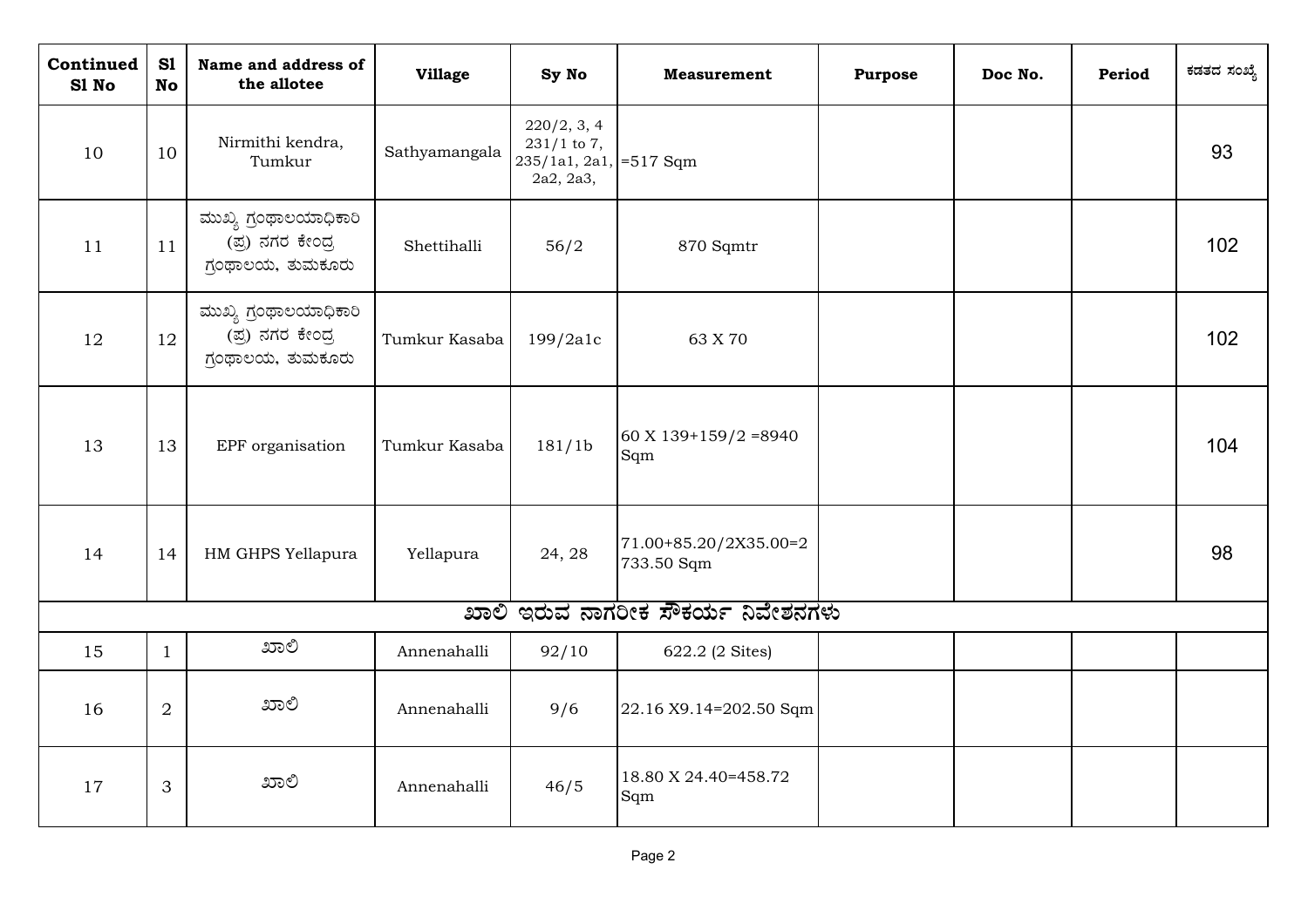| Continued<br>S1 No | S1<br>No       | Name and address of<br>the allotee | <b>Village</b> | Sy No                        | <b>Measurement</b>                                                                         | <b>Purpose</b> | Doc No. | Period | ಕಡತದ ಸಂಖ್ಯೆ |
|--------------------|----------------|------------------------------------|----------------|------------------------------|--------------------------------------------------------------------------------------------|----------------|---------|--------|-------------|
| 18                 | $\overline{4}$ | ಖಾಲಿ                               | Annenahalli    | 12/4, 5, 6                   | 18.29 X 33.25=608.14<br>Sqm                                                                |                |         |        |             |
| 19                 | 5              | ಖಾಲಿ                               | Annenahalli    | 34/6b, 47/1,<br>2,3,4,5,48/8 | 1) $52.04+41.38/2 X$<br>$59.40+64.38/2=$<br>2890.88<br>2) 26.00+35/2 X<br>30.00=915.00 Sqm |                |         |        |             |
| 20                 | 6              | ಖಾಲಿ                               | Annenahalli    | 23                           | 22.52+8.96/2X62.92=99<br>0.36 Sqm                                                          |                |         |        |             |
| 21                 | $\overline{7}$ | ಖಾಲಿ                               | Gularive       | 38/4, 39/1,<br>4             | 1) 12.42X34.62=429.98<br>Sqm<br>$2)$ 12.14+16.00/<br>2X53.55=753.44 Sqm                    |                |         |        |             |
| 22                 | 8              | ಖಾಲಿ                               | Honnenahalli   | 5/1                          | 24.28+17.61/2X24.64=5<br>16.08 Sqm                                                         |                |         |        |             |
| 23                 | 9              | ಖಾಲಿ                               | Honnenahalli   | 51/2a                        | 12.20X15.24=186.00<br>Sqm                                                                  |                |         |        |             |
| 24                 | 10             | ಖಾಲಿ                               | Honnenahalli   | 9/6                          | 22.16X9.14=202.54 Sqm                                                                      |                |         |        |             |
| 25                 | 11             | ಖಾಲಿ                               | Kesarumadu     | 93/3                         | 18.00+18.88/2X16.76=3<br>08.00 Sqm<br>Page 3                                               |                |         |        |             |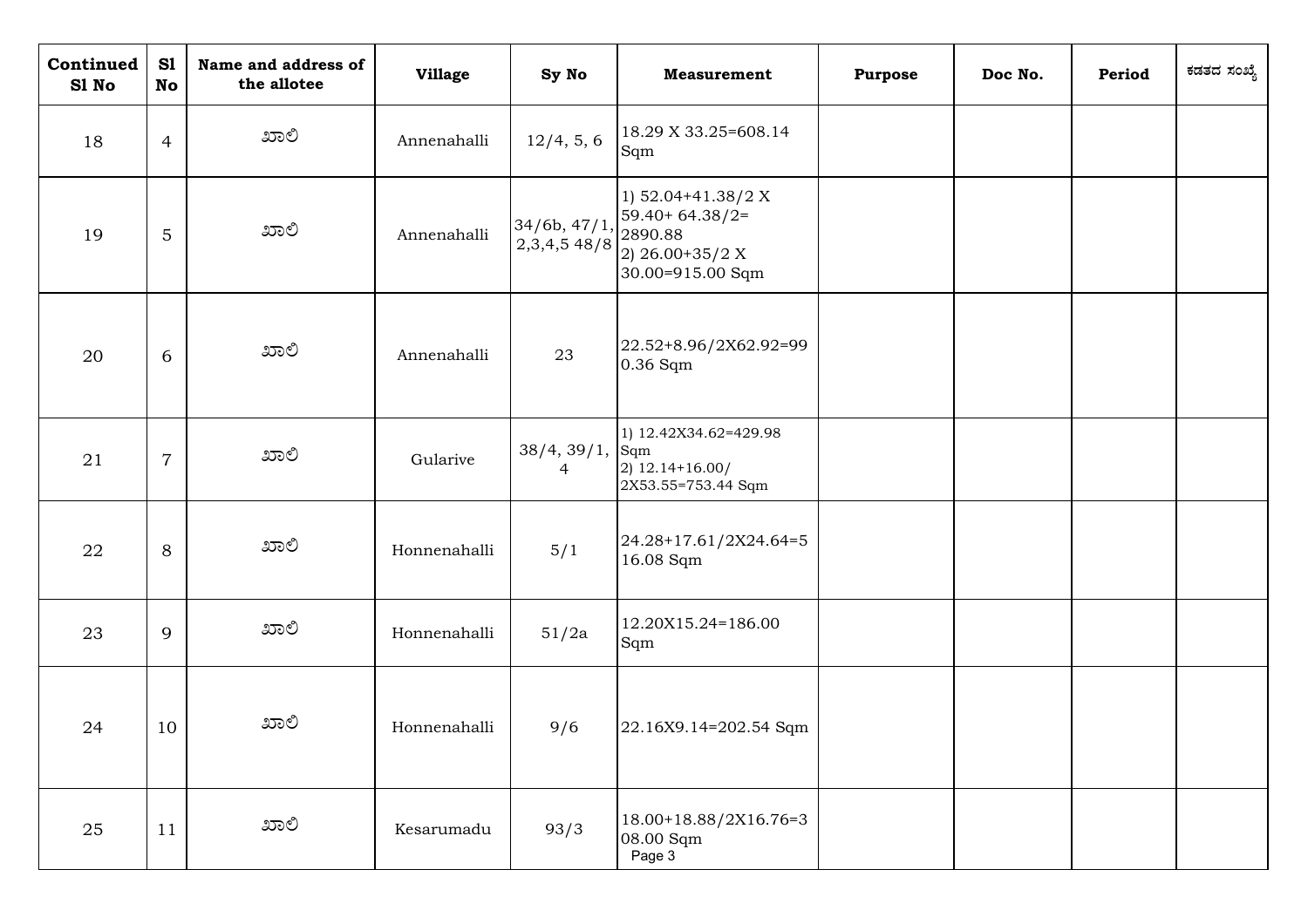| Continued<br>S1 No | S1<br><b>No</b> | Name and address of<br>the allotee | <b>Village</b>   | Sy No                                  | <b>Measurement</b>                           | <b>Purpose</b> | Doc No. | Period | ಕಡತದ ಸಂಖ್ಯೆ |
|--------------------|-----------------|------------------------------------|------------------|----------------------------------------|----------------------------------------------|----------------|---------|--------|-------------|
| 26                 | 12              | ಖಾಲಿ                               | Kesarumadu       | 92                                     | 15.00+14.2/2X45.70=62<br>7.25 Sqm            |                |         |        |             |
| 27                 | 13              | ಖಾಲಿ                               | Maidala A kere   | 270, 272                               | $15.92+15.76/2 X$<br>32.60=513.00 Sqm        |                |         |        |             |
| 28                 | 14              | ಖಾಲಿ                               | Maidala A kere   | 346, 345                               | 22.64+28.50/2X29.60=5<br>77.88 Sqm           |                |         |        |             |
| 29                 | 15              | ಖಾಲಿ                               | Maidala A kere   | 345                                    | $28.85 + 24.50/2 x$<br>29.60=789.58 Sqm      |                |         |        |             |
| 30                 | 16              | ಖಾಲಿ                               | Maralenahalli    | 24/2 <sub>b</sub>                      | 15.24X5.76.97+76.54/2<br>$=1162.00$ Sqm      |                |         |        |             |
| 31                 | 17              | ಖಾಲಿ                               | Maralenahalli    | 34/5                                   | 31.09+28.96/2X15.24=4<br>57.60 Sqm           |                |         |        |             |
| 32                 | 18              | ಖಾಲಿ                               | Maralur          | 87/2                                   | 32.80 X 17.60 Sqmtr                          |                |         |        |             |
| 33                 | 19              | ಖಾಲಿ                               | Oorukere         | 77                                     | 17.81+14.19/2X27.44+2<br>$1.58/2=392.16$ Sqm |                |         |        |             |
| 34                 | 20              | ಖಾಲಿ                               | Pandithana halli | 34/1, 2                                | 34.00+35.50/2 X<br>24.40=847.90 Sqm          |                |         |        |             |
| 35                 | 21              | ಖಾಲಿ                               | Pemmanahalli     | 62/3, 4, 10,<br>13, 14, 15,<br>63/1, 2 | 55.68+34.67/2 X<br>45age=2057.00 Sqm         |                |         |        |             |